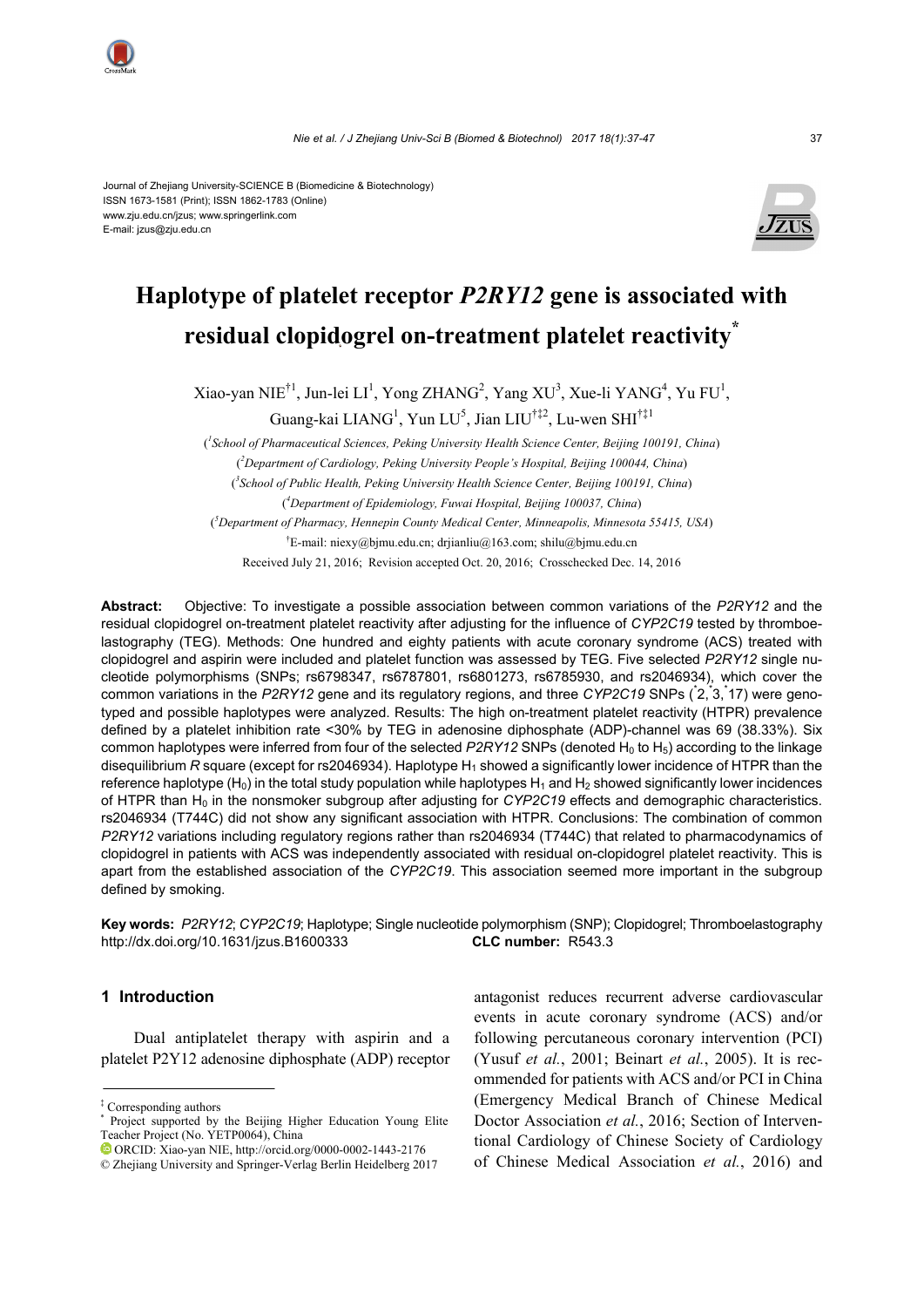worldwide (Levine *et al.*, 2016; SIGN, 2016). Clopidogrel is currently one of the most commonly used platelet P2Y12 receptor inhibitors in China, although new guidelines have recommended ticagrelor as the first-line medicine in patients with ACS or following PCI.

Clopidogrel is an orally administered thienopyridine prodrug, which needs to be biotransformed into its active metabolite. After oral administration, the absorption of clopidogrel is regulated by adenosine triphosphate (ATP)-binding cassette, sub-family B, member 1 (ABCB1) transporters (Mega *et al.*, 2010a), and the hepatic biotransformation of clopidogrel prodrug to its active metabolite is mediated by CYP450 enzymes, especially CYP2C19. After activation, the active metabolite of clopidogrel selectively and irreversibly inhibits the P2Y12 receptor located on the surface of platelets and decreases platelet aggregation. Many studies have demonstrated the close relationship between *CYP2C19* genotype and high on-treatment platelet reactivity (HTPR) (Mega *et al.*, 2010b; Simon *et al.*, 2011), including some studies focusing on Chinese subjects (Chen *et al.*, 2014) and our previous study (Liu *et al.*, 2015).

As well as *CYP2C19*, other genetic factors may contribute to the inter-individual variability of clopidogrel, among which *P2RY12*, which encodes the P2Y12 receptor on platelets, is of importance. Previous studies have implied that *P2RY12* single nucleotide polymorphism (SNP) might play a role on the large variability in clopidogrel response, but the results were inconsistent and controversial (Angiolillo *et al.*, 2007; Zee *et al.*, 2008; Jana *et al.*, 2014; Oestreich *et al.*, 2014; Li *et al.*, 2016; Zhang *et al.*, 2016). Most of those studies focused on single haplotype-tagging SNPs (ht-SNPs), such as rs2046934 (i-T744C) or rs6785930, or two common haplotypes  $H_1$  and  $H_2$ (constituted by single nucleotide polymorphism database (dbSNP) rs10935838, rs2046934, rs5853517, and rs6809699), especially the previous studies in the Chinese population (Chen *et al*., 2014; Zhang *et al*., 2016). Several studies focused on rs10935838, rs5853517, and some other SNPs at the same time, but mostly in the Caucasian population (Zee *et al.*, 2008; Rudež *et al.*, 2009). rs10935838, rs2046934, rs5853517, and rs6809699 are in close linkage disequilibrium (LD) but not covering the regulatory regions of the *P2RY12* gene. A comprehensive study of common

variations in the *P2RY12* gene that cover common haplotypes within the *P2RY12* gene and its regulatory regions is lacking in the Chinese population with ACS. Moreover, most present studies focus on the *P2RY12* gene separately, without adjusting for the influence of the main proven gene to affect clopidogrel on-treatment residual platelet activities—the *CYP2C19*\* 2 and \* 3 alleles. The aim of this study was to investigate a possible association between the common genetic variations of the *P2RY12* locus, including the promoter region after adjusting for the influence of *CYP2C19*\* 2 and \* 3 alleles, and the residual on-clopidogrel platelet reactivity by thromboelastography (TEG) assay in a Chinese population with ACS.

## **2 Materials and methods**

#### **2.1 Study population**

Consecutive patients aged from 18 to 80 years with established ACS at Peking University Second Hospital, Beijing, China, during May 2014 to April 2015 were included in the study. The diagnosis of ACS (unstable angina or myocardial infarction) was confirmed by ischemic symptoms and electrocardiograph (ECG) changes with or without increase in creatine kinase and troponin levels plus coronary angiography if needed. The exclusion criteria included contraindications to clopidogrel, aspirin, heparin, and contrast agents as well as quantitative coronary angiography drugs, and whether there had been a major operation within the last one month and the use of a glycoprotein IIb/IIIa antagonist during hospitalization.

All the eligible patients received 75 mg/d clopidogrel and 100 mg/d aspirin for at least 5 d with or without a loading dose of 300 or 600 mg clopidogrel according to institutional practice in addition to the other available medical therapy, including statins, β-blockers, calcium channel blockers, angiotensin-converting enzyme inhibitors, angiotensin receptor blockers, or antidiabetic agents.

#### **2.2 Definition**

Smokers were defined as current or recent smokers (stopped smoking for  $\leq 1$  year). Hypertension, diabetes mellitus, and dyslipidemia were defined according to the World Health Organization criteria.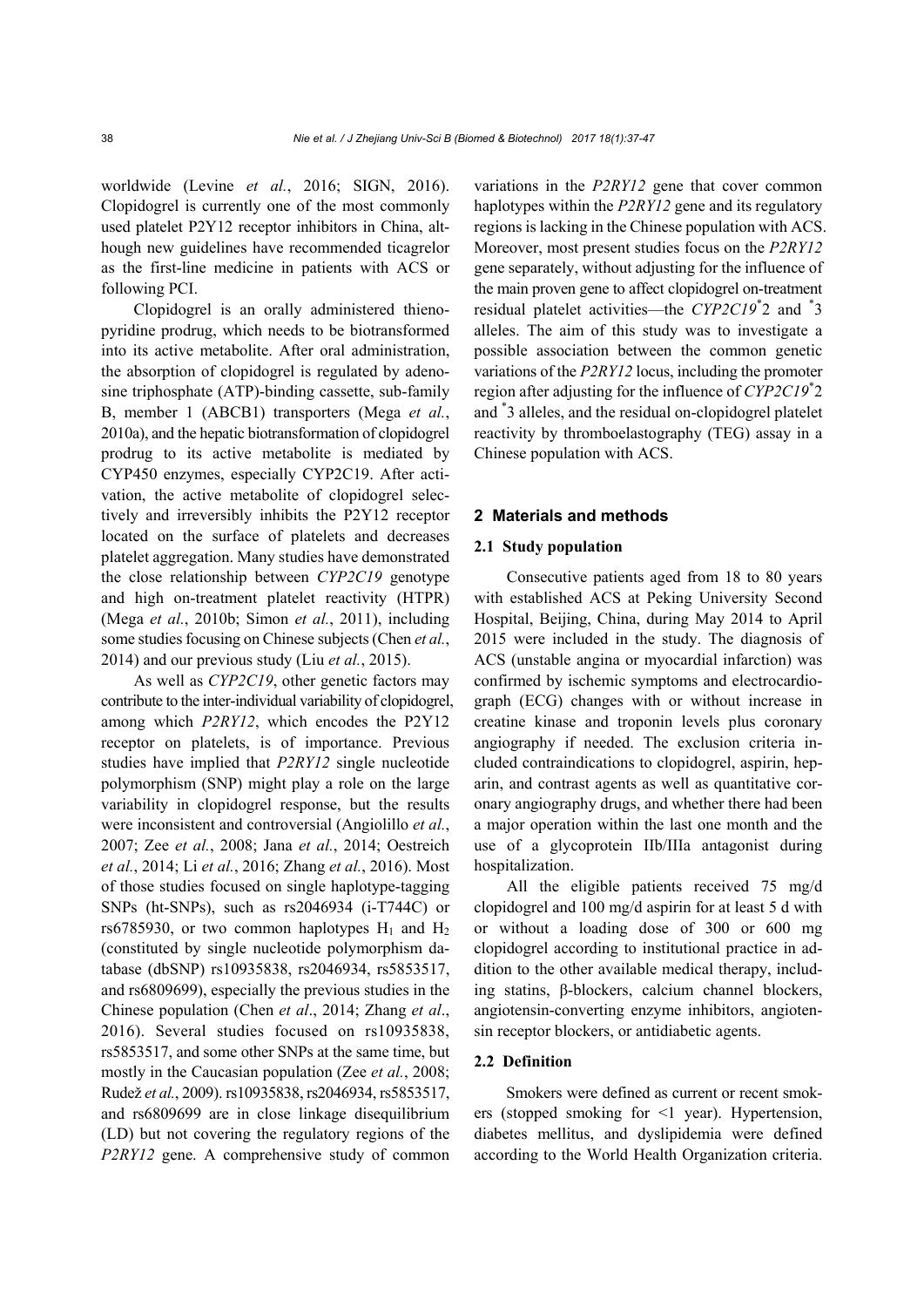A family history of cardiovascular disease was defined as an early history of coronary artery disease in women younger than 65 years and in men younger than 55 years among the first-degree relatives.

## **2.3 Blood collection**

On the 5th to 7th days after clopidogrel administration, blood samples were collected from peripheral veins with vacutainer tubes (BD Medical Systems) containing heparin or 32 g/L sodium citrate. TEG assay was conducted within 3 h after blood collection. The study protocol was approved by the Ethics Committee of Peking University, China (IRB 00001052-14087).

## **2.4 Platelet function assay**

Citrated whole blood (2 ml) and heparinanticoagulated whole blood (2 ml) were drawn at least 5 d after the administration of the first clopidogrel maintenance dose. These samples were sent to the hemostasis laboratory of the hospital and TEG was performed within 3 h after blood collection according to the manufacturer's instruction (TEG 5000, Haemoscope Corp., IL, USA) by trained technicians at the hospital. Platelet reactivity was calculated using the TEG platelet mapping system. TEG utilizes four channels to detect the effects of antiplatelet therapy activity induced by arachidonic acid or ADP. The platelet inhibition rate (PIR) in the ADP channel was recorded. A TEG PIR of less than 30% was defined as clopidogrel HTPR, while patients with non-high on-treatment platelet reactivity (nHTPR) had a PIR of at least 30% according to the instruction and previous study (Bliden *et al.*, 2007).

#### **2.5 Selection of SNPs**

Based on the latest LD data of the *P2RY12* locus (*P2RY12* gene with 2.5 kb flanking sequence) provided by SNP Annotation and Proxy Search (SNAP) for a population of Han Chinese in Beijing and Japanese in Tokyo (CHBJPT) (http://www.broadinstitute. org/mpg/snap), we chose the five most common *P2RY12* SNPs which cover common haplotypes within the *P2RY12* gene and its regulatory regions to be analyzed. LD data were calculated using Haploview 4.0, based on phased genotype data from the 1000 Genomes Project (1000 Genomes Pilot 1) (Table 1). The five selected SNPs that were genotyped were rs6798347 (c.−281−3614C>t), rs6787801 (c.−217+ 2739T>c), rs6801273 (c.−216−4445A>g), rs6785930 (c.18C>t, which was also identified as C34T), and rs2046934 (c.742T>c, which was also identified as T744C).

In addition to the five selected *P2RY12* genes, we also genotyped the three most common reported *CYP2C19* SNPs, *CYP2C19*\* 2 (c.681G>A, rs4244285), *CYP2C19*\* 3 (c.636G>A, rs4986893) and *CYP2C19*\* 17 (c.806C>T, rs12248560), to adjust their effect on the platelet reactivity for the above selected SNPs.

#### **2.6 Genetic and haplotype analysis**

After TEG testing, the used heparin-anticoagulated whole blood was collected from the hemostasis laboratory. Blood sample genomic DNA was isolated using the DNA extractor AxyPrep-96 (AXYGEN Scientific Inc., California, USA). *CYP2C19*\* 2 (rs4244285), *CYP2C19*\* 3 (rs4986893), *CYP2C19*\* 17 (rs12248560), and *P2RY12* SNPs (rs6798347, rs6787801, rs6801273, rs2046934, and rs6785930) were identified by the ligase detection reaction (LDR) real time polymerase chain reaction (PCR) analysis system (Perkin-Elmer Gene Amp PCR Systems 9600, Perkin-Elmer Shanghai Inc., Shanghai, China). GENESCAN™ 672 and Genemapper of the system were used to analyze the *CYP2C19* alleles. In this study, 10% of the samples were randomly reanalyzed,

**Table 1 Linkage disequilibrium** *R***-square of the selected** *P2RY12* **SNPs**

| P <sub>2</sub> RY <sub>12</sub> SNP |           |           | Pairwise $R^2$ |           |           |
|-------------------------------------|-----------|-----------|----------------|-----------|-----------|
|                                     | rs6798347 | rs6787801 | rs6801273      | rs2046934 | rs6785930 |
| rs6798347                           | rs6798347 |           |                |           |           |
| rs6787801                           | 0.354     | rs6787801 |                |           |           |
| rs6801273                           | 0.347     | 0.144     | rs6801273      |           |           |
| rs2046934                           | 0.147     | 0.114     | 0.169          | rs2046934 |           |
| rs6785930                           | 0.336     | 0.148     | 0.446          | 0.076     | rs6785930 |

Linkage disequilibrium data are calculated based on phased genotype data from the 1000 Genomes Project (1000 Genomes Pilot 1), and the pairwise  $R^2$  values of  $\geq 0.3$  were selected for haplotype analysis (shown in bold numbers)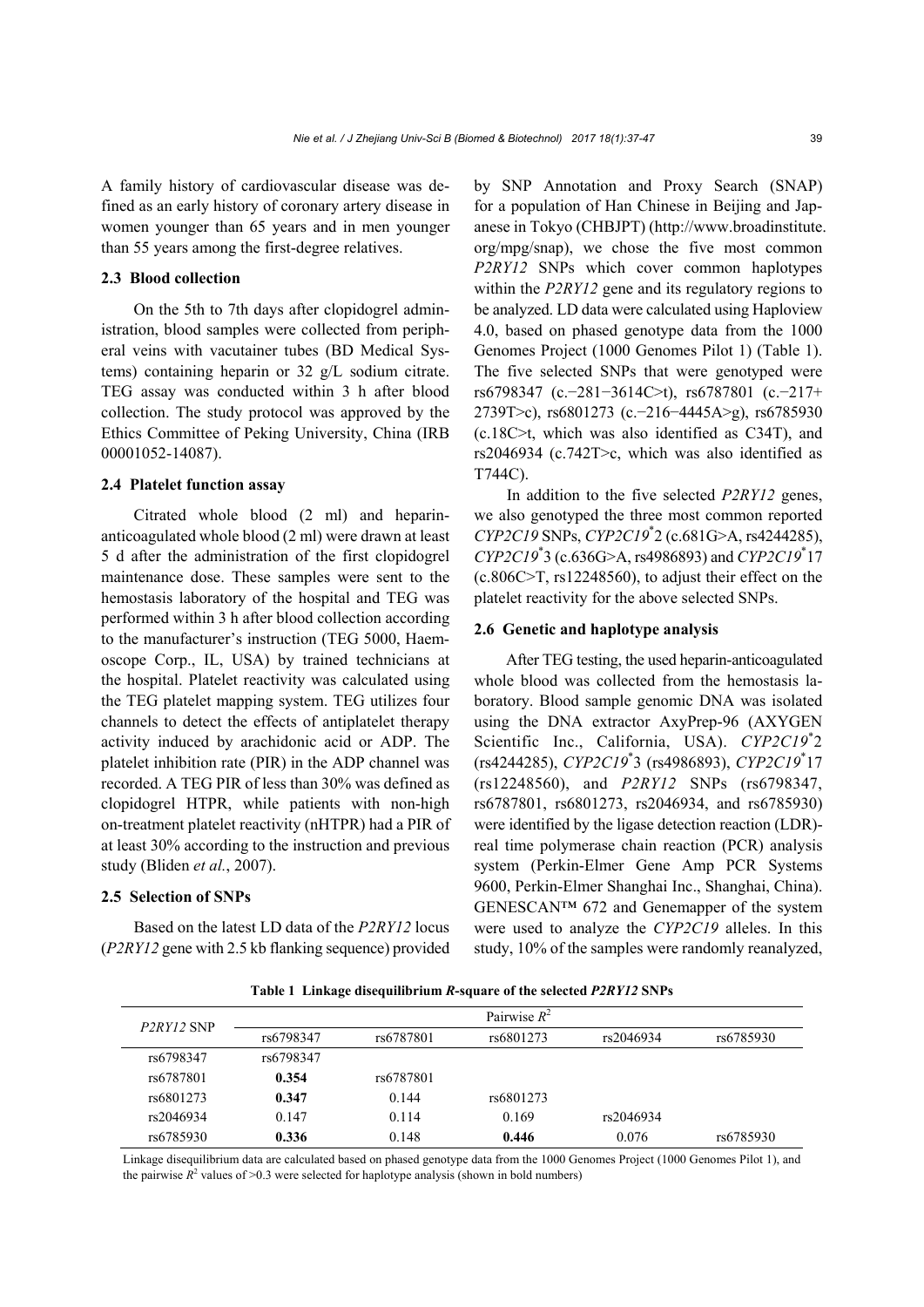and the results were confirmed in 98.92%. According to the LD *R*-square of the selected *P2RY12* SNPs, SNPs with pairwise  $R^2$  values >0.3 were selected for haplotype analysis, which turned out to be rs6798347, rs6787801, rs6801273, and rs6785930.

### **2.7 Statistical analysis**

Statistical analysis was carried out using STATA for Windows, Version 12.0 (Stata Corp., Texas, USA). Demographic data were presented as means and standard deviations (SDs) for continuous variables and as counts and percentages for categorical variables. Hardy-Weinberg equilibrium analysis was conducted using a chi-square test. Multivariate logistic regression analysis was carried out to study the association between individual SNPs/haplotypes and HTPR. Homozygotes for the common allele of these SNPs were used as the reference for each comparison analysis. *P2RY12* haplotype analysis was done separately in nonsmokers. Analyses were adjusted for age, sex, body mass index, smoker, diabetes, hypertension, hyperlipidemia, family history of cardiovascular disease, platelet count, clopidogrel dose regimen (with or without loading dose), prior vascular disease and diagnosis (ST-segment elevation myocardial infarction (STEMI) or non-ST-segment elevation acute coronary syndrome (NSTE-ACS)). Results were expressed as odds ratio (OR) with 95% confidence interval (95% CI). A 2-sided value of  $P<0.05$  was considered statistically significant.

#### **3 Results**

## **3.1 Platelet reactivity detection and baseline characteristics**

One hundred and eighty patients were included in this study. All were from the Chinese Han population, and 120 (66.67%) patients underwent PCI. We identified 69 (38.33%) patients with HTPR. Demographic characteristics according to different clopidogrel responses are shown in Table 2. There

**Table 2 Demographic characteristics of the studied population according to residual platelet reactivity**

| Characteristics                | Overall $(n=180)$  | HTPR $(n=69)$     | $nHTPR(n=111)$    | $P$ -value |
|--------------------------------|--------------------|-------------------|-------------------|------------|
| Demographics                   |                    |                   |                   |            |
| Age                            | $64.09 \pm 11.08$  | $64.91 \pm 10.47$ | $63.59 \pm 11.46$ | 0.434      |
| Male                           | $137(76.11\%)$     | 50 (72.46%)       | 87 (78.38%)       | 0.367      |
| Risk factors                   |                    |                   |                   |            |
| BMI $(kg/m2)$                  | $25.81 \pm 3.49$   | $25.78 \pm 3.69$  | $25.83 \pm 3.38$  | 0.921      |
| Smoker                         | 54 (30.00%)        | 15(21.74%)        | 39 (35.14%)       | 0.046      |
| DM                             | 70 (38.89%)        | 28 (40.58%)       | 42 (37.84%)       | 0.714      |
| Hypertension                   | 122 (67.78%)       | 48 (69.57%)       | 74 (66.67%)       | 0.686      |
| Dyslipideamia                  | 78 (43.33%)        | 28 (40.58%)       | 50 (45.05%)       | 0.557      |
| FH of CVD                      | 63 (35.00%)        | 25(36.23%)        | 38 (34.23%)       | 0.785      |
| Medication                     |                    |                   |                   |            |
| Clopidogrel loading dose       | $42(23.33\%)$      | $11(15.94\%)$     | $31(27.93\%)$     | 0.068      |
| $\beta$ -Receptor antagonist   | $132(73.33\%)$     | 46(66.67%)        | 86 (77.48%)       | 0.113      |
| <b>ACEIs or ARBs</b>           | 109(60.56%)        | 40 (57.97%)       | 69(62.16%)        | 0.576      |
| <b>CCBs</b>                    | 48 (26.67%)        | 23 (33.33%)       | 25(22.52%)        | 0.113      |
| <b>Statins</b>                 | 165(91.67%)        | 64 (92.75%)       | $101(90.99\%)$    | 0.678      |
| PPIs                           | 28 (15.56%)        | $11(15.94\%)$     | $17(15.32\%)$     | 0.910      |
| <b>NSTE-ACS</b>                | $124(68.89\%)$     | 44 (63.77%)       | 80 (72.07%)       | 0.243      |
| Prior MI                       | $29(16.11\%)$      | 12(17.39%)        | $17(15.32\%)$     | 0.713      |
| Prior PCI                      | $119(66.11\%)$     | $47(68.12\%)$     | 72 (64.86%)       | 0.654      |
| Platelet count $(10^9 L^{-1})$ | $189.11 \pm 61.19$ | 193.06±64.50      | 186.70±59.25      | 0.502      |
| Haematocrit $(\%)$             | 38.35 ± 6.37       | $37.74 \pm 5.16$  | $38.73 \pm 7.01$  | 0.320      |
| Hemoglobin (g/L)               | 133.50±18.52       | 130.40±22.43      | 133.50±18.52      | 0.319      |

Values are expressed as mean±SD or *n* (%). *P*-values refer to comparisons between HTPR and nHTPR groups. HTPR: high on-treatment platelet reactivity; nHTPR: non-high on-treatment platelet reactivity; BMI: body mass index; DM: diabetes mellitus; FH of CVD: family history of cardiovascular disease; ACEIs/ARBs: angiotensin-converting enzyme inhibitors/angiotensin receptor blockers; CCBs: calcium channel blockers; PPIs: proton pump inhibitors; NSTE-ACS: non-ST-segment elevation acute coronary syndrome; MI: myocardial infarction; PCI: percutaneous coronary intervention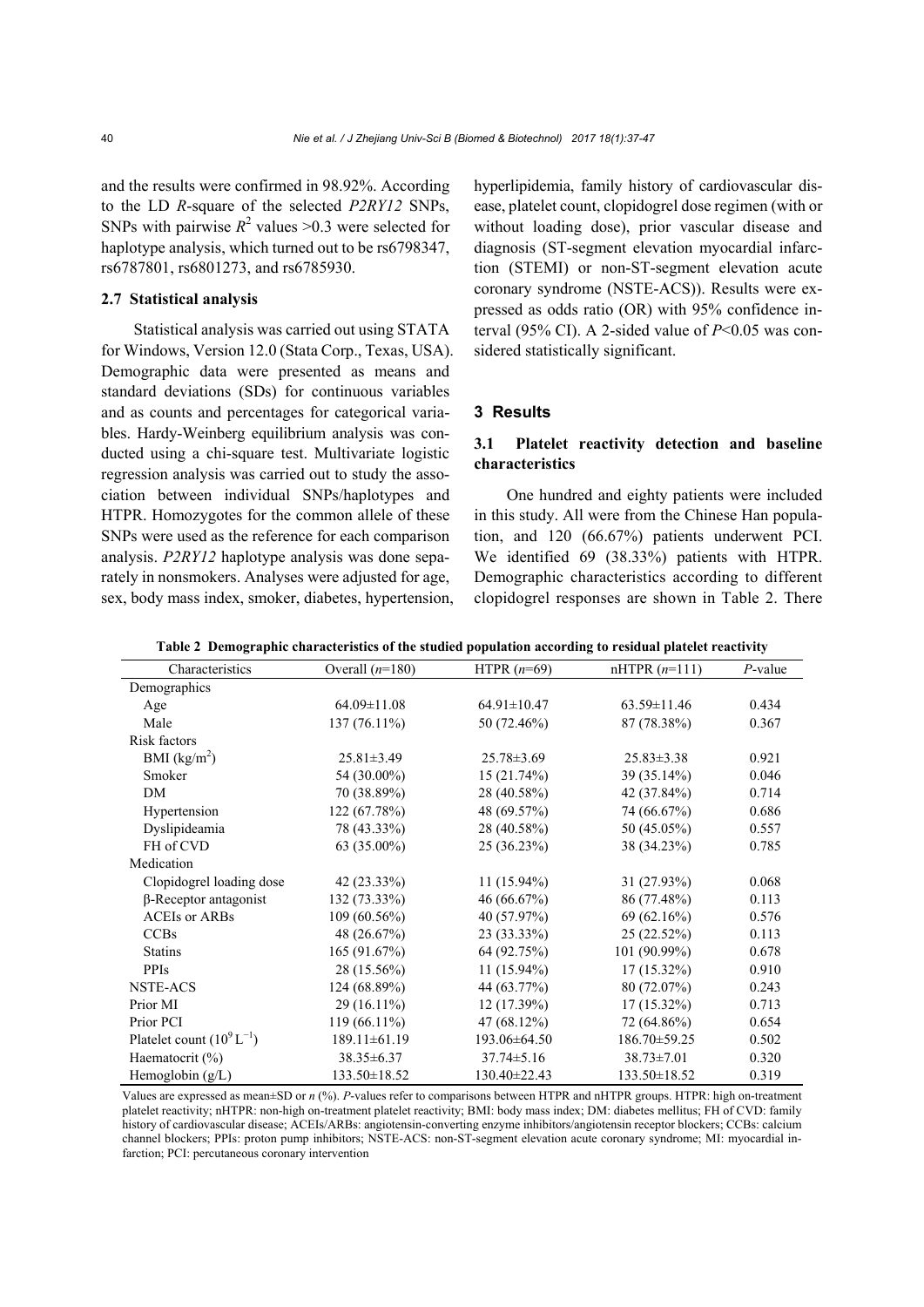were no significant differences among age, gender, risk factors, medications, or other general information between the two groups (*P*>0.05) except for smoking (*P*=0.046).

## **3.2 Genotyping and haplotype results**

Allele frequencies and genotype distribution of the genetic variations studied are shown in Table 3. The distribution of all the *CYP* genetic variants did not deviate from Hardy-Weinberg equilibrium.

## 3.2.1 *CYP2C19*

Among the 180 patients studied, 89 (49.44%) were carriers of at least one *CYP2C19*\* 2 loss-offunction (LOF) allele and 18 (10.00%) were carriers of at least one *CYP2C19*\* 3 LOF allele. For *CYP2C19*\* 17 gain of function (GOF) allele, only one heterozygous carrier was detected.

On the basis of the distribution of genotypes, the patients were divided into extensive metabolizers (EMs) without an LOF mutation allele (LOF non-carriers), which was also the *CYP2C19*<sup>\*</sup>1/<sup>\*</sup>1 (681GG/636GG) wild type genotype, intermediate

metabolizers (IMs) carrying only one LOF mutation allele (*CYP2C19*\* 2 or *CYP2C19*\* 3) with or without the GOF mutation allele, and poor metabolizers (PMs) carrying two LOF mutation alleles (*CYP2C19*\* 2 and *CYP2C19*\* 3), accounting for 42.78%, 42.78%, and 14.44% of all cases, respectively.

## 3.2.2 *P2RY12*

Genotype distribution and allele frequencies of the studied *P2RY12* SNPs were given in Table 3. According to the LD *R*-square of the selected *P2RY12*  SNPs shown in Table 1, we combined the four *P2RY12* ht-SNPs (rs6798347, rs6787801, rs6801273, and rs6785930) and 12 haplotype alleles were inferred, among which 6 had an allele frequency higher than 5%: (H<sub>0</sub>) CTAC (7.78%), (H<sub>1</sub>) tcgt (14.44%), (H2) tTgt (16.11%), (H3) CcgC (18.33%), (H4) CcAC  $(21.67\%)$ , and  $(H_5)$  tTAC  $(7.22\%)$ , as shown in Table 4. Finally, the defined haplotypes cover 85.56% of the total common selected DNA sequence variations in the *P2RY12* locus. The last *P2RY12* SNP rs2046934 was not combined as the pairwise LD  $R^2$ values with the other four SNPs were low  $(<0.3)$ .

|  |  |  | Table 3 Genotype distribution and allele frequencies of investigated genetic variations |
|--|--|--|-----------------------------------------------------------------------------------------|
|  |  |  |                                                                                         |

| Variation                    | Non-carriers.  | Heterozygous                             | Homozygous                               | Carriers of at least                       | Allele            |
|------------------------------|----------------|------------------------------------------|------------------------------------------|--------------------------------------------|-------------------|
|                              | $n\ (\%)$      | carriers, $n$ $\left(\frac{9}{0}\right)$ | carriers, $n$ $\left(\frac{9}{0}\right)$ | one allele, $n$ $\left(\frac{9}{6}\right)$ | frequency $(\% )$ |
| CYP2C19                      |                |                                          |                                          |                                            |                   |
| $i$ <sup>2</sup> (rs4244285) | $91(50.56\%)$  | 67(37.22%)                               | 22 (12.22%)                              | 89 (49.44%)                                | 30.83             |
| $*$ 3 (rs4986893)            | 162 (90.00%)   | 18 (10.00%)                              | $0(0.00\%)$                              | $18(10.00\%)$                              | 5.00              |
| $*17$ (rs12248560)           | 179 (99.44%)   | $1(0.56\%)$                              | $0(0.00\%)$                              | $1(0.56\%)$                                | 0.28              |
| P2RY12                       |                |                                          |                                          |                                            |                   |
| rs6798347                    | 94 (52.22%)    | 67(37.22%)                               | $19(10.56\%)$                            | 86 (47.78%)                                | 29.17             |
| rs6787801                    | $60(33.33\%)$  | 81 (45.00%)                              | 39 (21.67%)                              | 120 (66.67%)                               | 44.17             |
| rs6801273                    | 71 (39.44%)    | 83 (46.11%)                              | $26(14.44\%)$                            | $109(60.56\%)$                             | 37.50             |
| rs6785930                    | $116(64.44\%)$ | 54 (30.00%)                              | $10(5.56\%)$                             | 64 (35.56%)                                | 20.56             |
| rs2046934                    | 122 (67.78%)   | 54 (30.00%)                              | $4(2.22\%)$                              | 58 (32.33%)                                | 17.22             |

**Table 4 Composition and frequency of** *P2RY12* **haplotypes**

| Haplotype      | $(1)$ (C>t) | $(2)$ (T > c) | (3) (A>g) | (4) (C>t) | SNP allele<br>composition | Frequency $(\% )$ |
|----------------|-------------|---------------|-----------|-----------|---------------------------|-------------------|
| $H_0$          |             |               | A         |           | <b>CTAC</b>               | 7.78              |
| $H_1$          |             | $\mathbf c$   | g         |           | tcgt                      | 14.44             |
| H <sub>2</sub> |             |               | g         |           | tTgt                      | 16.11             |
| H <sub>3</sub> |             | $\mathbf c$   | g         |           | Ccgc                      | 18.33             |
| $H_4$          |             | c             | A         |           | CcAC                      | 21.67             |
| $H_5$          |             |               | А         |           | tTAC                      | 7.22              |

Haplotype alleles were coded H<sub>1</sub> to H<sub>5</sub> in the descending order of their effect on platelet inhibition rate by TEG where H<sub>0</sub> is the reference haplotype allele. (1)–(4) represent rs6798347, rs6787801, rs6801273, and rs6785930, respectively, with the minor alleles in lower case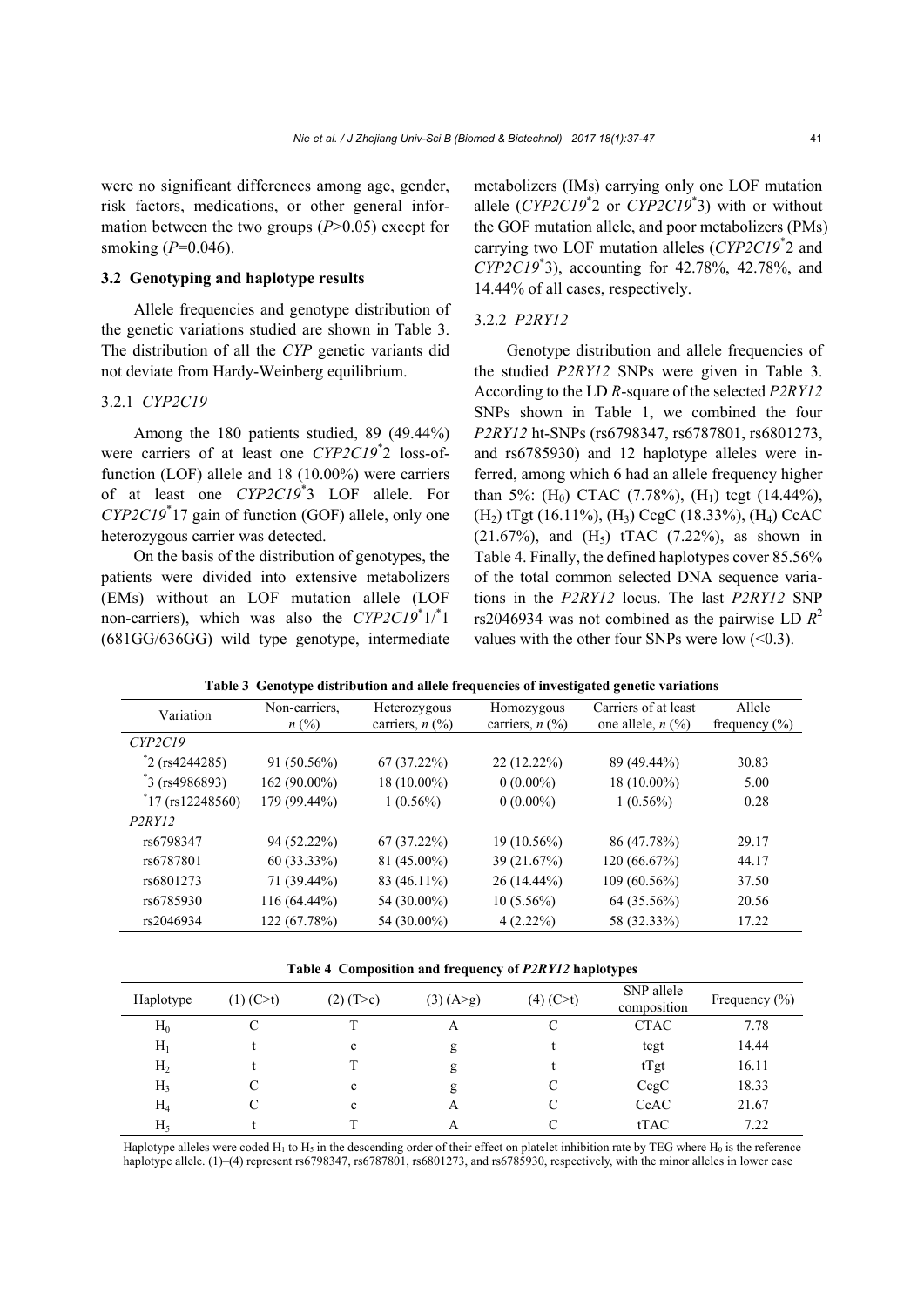## **3.3 Relationship of genotypes and haplotypes with residual platelet reactivity**

The results of multivariate logistic regression for HTPR in the entire study population are presented in Table 5. After adjusting for demographic characteristics, the presence of at least one LOF allele (PMs or IMs) or *P2RY12* haplotype was independently associated with HTPR in the entire study population and in nonsmokers (Fig. 1).

## 3.3.1 *CYP2C19*

Carriers of at least one LOF allele (PMs and IMs) had a higher residual platelet reactivity than noncarriers (EMs), and IMs had a higher incidence of HTPR than EMs in the total study population and the nonsmoker subgroup (46 (46.46%) vs. 19 (24.68%), OR 6.00, *P-*value 0.000, 95% CI 2.27‒15.82; 32 (51.61%) vs. 20 (32.26%), OR 4.69, *P*-value 0.007, 95% CI 1.52‒14.46). PMs had 100% incidence of HTPR.

| SNP/haplotype      | HTPR, $n$ $\left(\frac{9}{6}\right)$ | nHTPR, $n$ $(\%)$ | Total, $n$ $\left(\frac{9}{6}\right)$ | $P$ -value |
|--------------------|--------------------------------------|-------------------|---------------------------------------|------------|
| CYP2C19            |                                      |                   |                                       |            |
| EM                 | 19(24.68)                            | 58 (75.32)        | 77 (42.78)                            | Reference  |
| IM                 | 39(50.65)                            | 38 (49.35)        | 77 (42.78)                            | 0.001      |
| PM                 | 11(42.31)                            | 15(57.69)         | 26(14.44)                             | 0.091      |
| P2RY12 (rs2046934) |                                      |                   |                                       |            |
| Non-carriers       | 44 (36.07)                           | 78 (63.93)        | 122(67.78)                            | Reference  |
| Carriers           | 25(43.10)                            | 33 (56.90)        | 58 (32.33)                            | 0.223      |
| P2RY12 haplotype   |                                      |                   |                                       |            |
| $H_0$              | 8(57.14)                             | 6(42.86)          | 14(7.78)                              | Reference  |
| $H_1$              | 9(34.62)                             | 17(65.38)         | 26(14.44)                             | 0.016      |
| H <sub>2</sub>     | 10(34.48)                            | 19(65.52)         | 29(16.11)                             | 0.062      |
| $H_3$              | 13(39.39)                            | 20(60.61)         | 33(18.33)                             | 0.104      |
| $H_4$              | 15(38.46)                            | 24 (61.54)        | 39(21.67)                             | 0.105      |
| $H_5$              | 7(53.85)                             | 6(46.15)          | 13(7.22)                              | 0.296      |

| Table 5 Influence of all genetic variants/haplotypes on platelet reactivity |  |  |  |  |
|-----------------------------------------------------------------------------|--|--|--|--|
|                                                                             |  |  |  |  |

Values are expressed as *n* (%). *P*-values refer to comparisons between HTPR and nHTPR groups by multivariate logistic regression adjusted by *CYP2C19* and covariate characteristics (including smoker). HTPR: high on-treatment platelet reactivity; nHTPR: non-high on-treatment platelet reactivity; EM: extensive metabolizer; IM: intermediate metabolizer; PM: poor metabolizer. Haplotypes  $H_0$  to  $H_5$ were coded by the compositions of rs6798347, rs6787801, rs6801273, and rs6785930



**Fig. 1** Effects of *P2RY12* haplotypes on high on-clopidogrel platelet reactivity in all patients (a,  $n=154$ ) and in nonsmokers **(b,** *n***=101) by multivariable logistic regression adjusted by** *CYP2C19* **polymorphisms and covariate characteristics**  In total group smoking was also adjusted compared to nonsmoker subgroup. The subgroup of smokers was excluded from the analysis due to small sample size (*n*=53)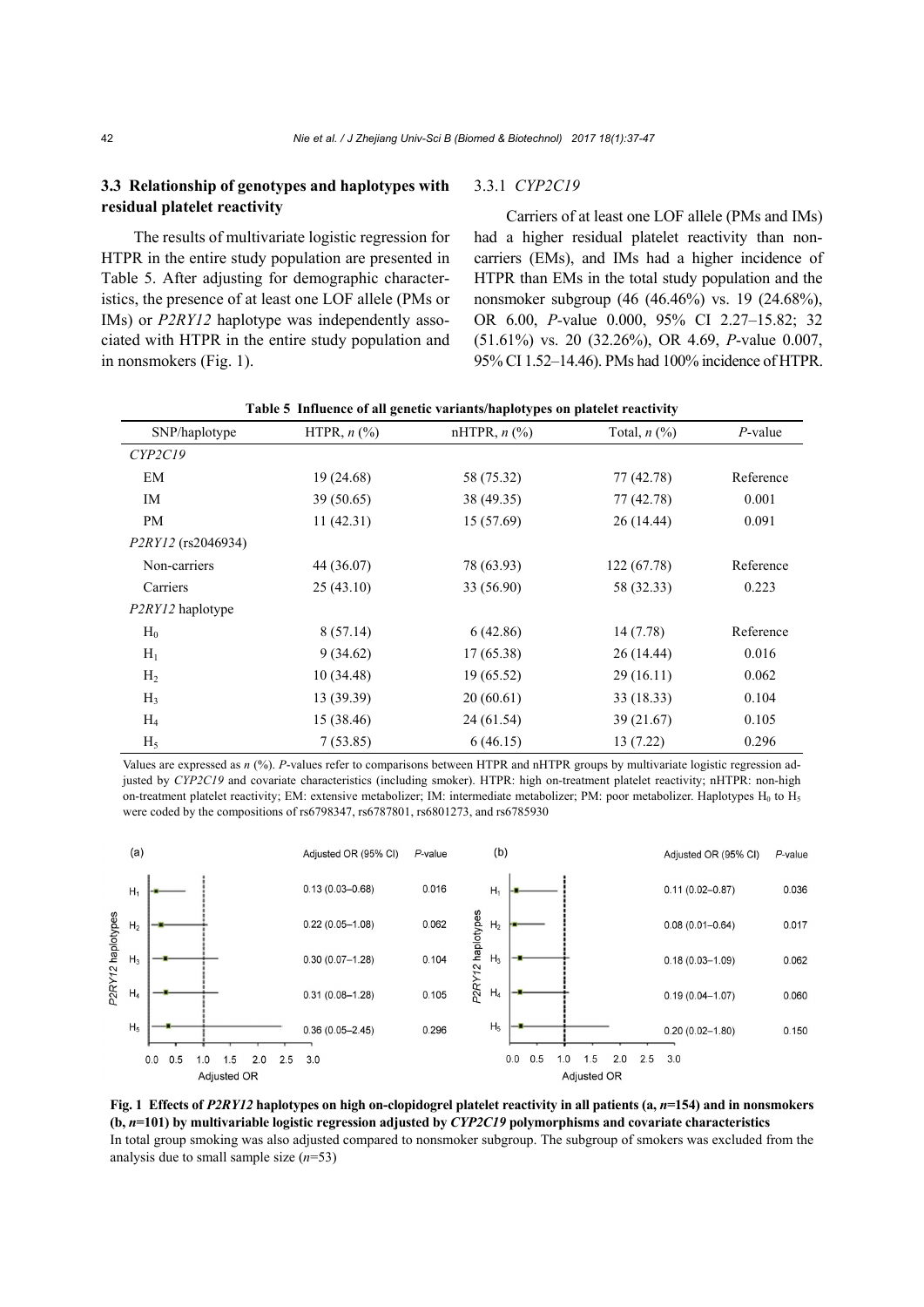#### 3.3.2 *P2RY12*

For the total study population, haplotype  $H_1$ showed a significantly lower incidence of HTPR than the reference haplotype  $(H_0)$  after adjusting for demographic characteristics and smokers (9 (34.62%) vs. 8 (57.14%), OR 0.13, *P*-value 0.016, 95% CI 0.03–0.68; Fig. 1a). Among nonsmokers, after adjusting for demographic characteristics, haplotypes  $H_1$  and  $H_2$  showed a significantly lower incidence of HTPR than H<sub>0</sub> (8 (47.06%) vs. 7 (63.64%), OR 0.11, *P*-value 0.036, 95% CI 0.02–0.87; 7 (38.89%) vs. 7 (63.64%), OR 0.08, *P*-value 0.017, 95% CI 0.01–0.64; Fig. 1b). *P2RY12* allele rs2046934 (T744C) did not show any significant association with HTPR neither in the total population nor in nonsmokers.

## **4 Discussion**

In our study, we found the possible association between the common genetic variations of the *P2RY12* and residual on-clopidogrel platelet reactivity using TEG in a Chinese population with ACS after adjusting the influence of *CYP2C19*\* 2 and \* 3 alleles. The *P2RY12* SNPs we chose (rs6798347, rs6787801, rs6801273, rs6785930, and rs2046934) contained the promoter region of the *P2RY12* gene, which may alter its transcriptional activity instead of changing the structure of the P2Y12 receptor as other mostly analyzed SNPs may do.

In our studied population, we identified by TEG 69 (38.33%) patients with HTPR. The incidence of HTPR was similar to those of other studies on a similar population (Liu *et al.*, 2015; Tang *et al.*, 2015) and higher than those on Caucasian and African-American populations with stable coronary heart disease (Bliden *et al.*, 2007). The different incidences of HTPR might come from inadequate platelet inhibition in Chinese patients and because Chinese are more likely to carry the *CYP2C19* LOF allele compared to Caucasian and Africans (Liu *et al.*, 2015).

As well as the established association of the *CYP2C19*\* 2 and \* 3 LOF alleles with HTPR, several SNPs of the *P2RY12* gene have been studied. Most studies focused on rs2046934 (T744C) or rs6809699 (G52T) representing dbSNP rs10935838, rs2046934, rs5853517 and rs6809699, and rs6785930 (C34T).

Some found that it can modulate platelet response to clopidogrel or affect patients' outcomes (Fontana *et al.*, 2003; Zee *et al.*, 2008; Staritz *et al.*, 2009; Shalia *et al.*, 2013; Zoheir *et al.*, 2013; Li *et al.*, 2016), but most results were negative (Angiolillo *et al.*, 2005; Smith *et al.*, 2006; Cuisset *et al.*, 2007; Lev *et al.*, 2007; Bierend *et al.*, 2008; Bonello *et al.*, 2010; Jang *et al.*, 2012; Namazi *et al.*, 2012; Kar *et al.*, 2013; Kim *et al.*, 2013; Jana *et al.*, 2014). Our results show that the *P2RY12* allele rs2046934 (T744C) was not significantly associated with HTPR neither in the total study population nor in nonsmokers.

Instead of any single polymorphisms of the analyzed genes, we found that the coexisting of the four SNPs (rs6798347, rs6787801, rs6801273, and rs6785930) was related to on-treatment platelet reactivity tested by TEG in the total population and in the nonsmoker subgroup. Haplotype  $H_1$ , which carried four mutation alleles of the four selected SNPs at the same time, showed a significantly lower incidence of HTPR compared with the reference wild haplotype  $(H_0)$ . Similarly, Rudež *et al*. (2009) composited six P2Y12 SNPs (rs6798347, rs6787801, rs9859552, rs6801273, rs9848789, and rs2046934) and found that one haplotype was associated with significantly lower residual on-clopidogrel platelet reactivity compared with the reference haplotype tested by VerifyNow and light transmission aggregometry (LTA). Rudež *et al*. (2008) also composed five *P2RY12* SNPs (rs6798347, rs10935842, rs6787801, rs6801273, and rs2046934) and found that they were associated with a higher risk of adverse cardiovascular events than the reference *P2RY12* haplotype, which contains the common alleles of all the five *P2RY12* SNPs.

Furthermore, we analyzed the co-contribution of *P2RY12* and *CYP2C19* together, after adjusting for the influence of *CYP2C19* LOG alleles and GOF alleles, and we found the extra coexisting impact of *P2RY12* on the residual platelet reactivities besides *CYP2C19*. This was partly examined in Malek *et al.* (2008)'s research with different alleles. Our study, in a similar way, found a new impact of *P2RY12* genes on platelet reactivity but by a different combination of SNPs, which helps gain a better understanding of the effect of *P2RY12* genes on clopidogrel on-treatment platelet reactivity.

In our studied population we found that smokers had a lower percentage of HTPR (OR 0.4945, *P*-value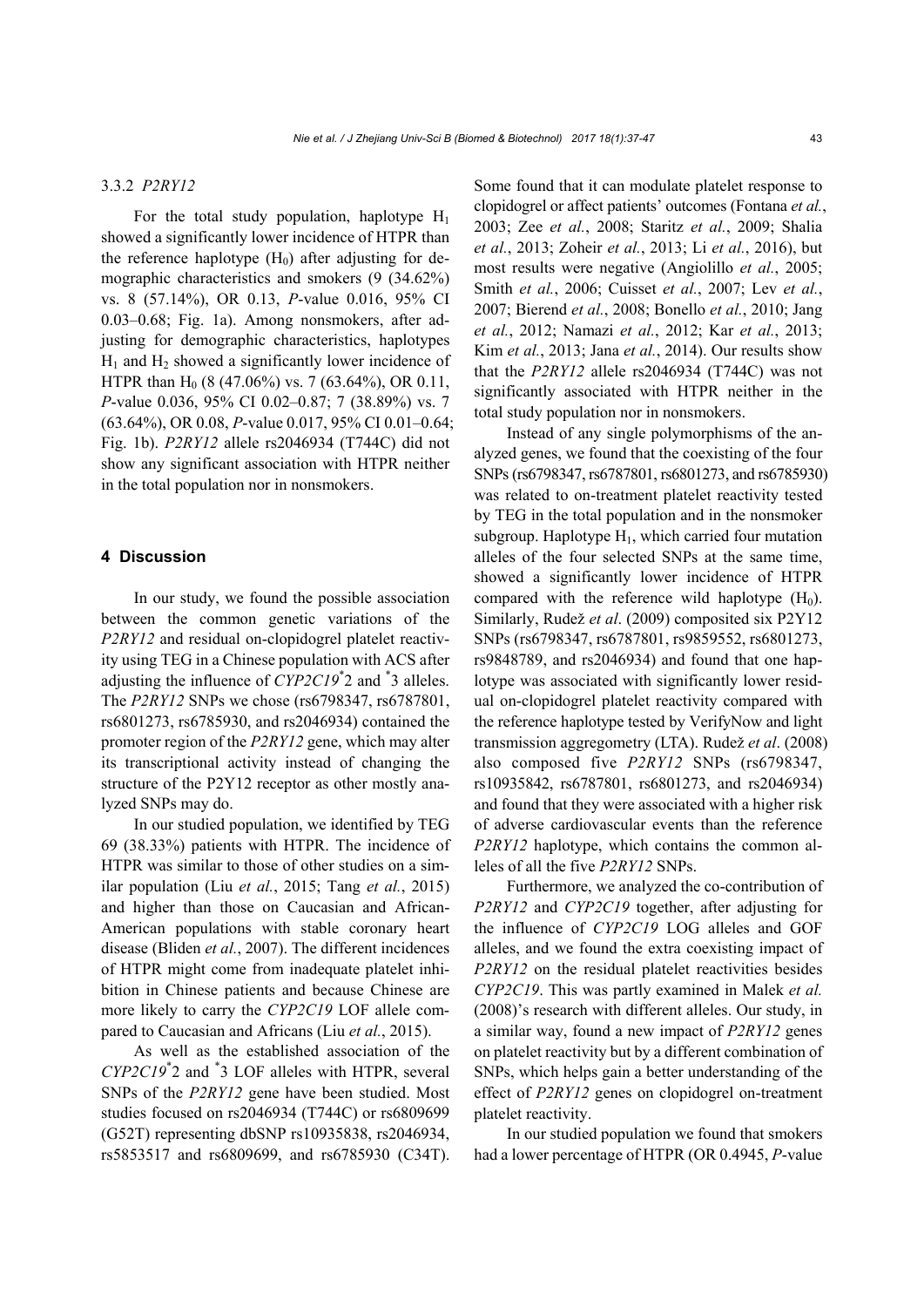0.046, 95% CI 0.25–0.99). This might be explained by Shanker *et al.* (2006)'s study stating that smokers might have higher platelet P2Y12 activity. Similarly, Cavallari *et al.* (2007)'s study stated that rs2046934 (T744C) was associated with a higher presence of coronary artery disease, particularly in nonsmokers, which in some way demonstrated that smoking affected P2Y12's contribution to coronary artery disease although they showed the relationship with a different *P2RY12* SNP. However, we are not the first to report the association of clopidogrel on-treatment platelet reactivity with smoking (Tantcheva-Poór *et al.*, 1999; Bliden *et al.*, 2008; Gremmel *et al.*, 2009; Price *et al.*, 2009; Jeong *et al.*, 2010; Ueno *et al.*, 2012; Gurbel *et al.*, 2013; Peng *et al.*, 2015). It was early reported that smoking increases the enzymatic activity of CYP1A2, one of the predominant pathways for the first oxidative step of the pro-drug clopidogrel, through polycyclic aromatic hydrocarbons and plasma nicotine, thereby enhancing the generation of the active metabolite of clopidogrel (Tantcheva-Poór *et al.*, 1999). One hypothesis by Bliden *et al.* (2008)'s group was that the significant cigarette smoking might affect platelet inhibition in clopidogrel-treated patients via CYP1A2. However, a study conducted by Yousef *et al.* (2008) showed that the elimination half-life of clopidogrel was shorter in current smokers than in nonsmokers, which confused the established hypothesis. Meanwhile, there are several studies which reported a negative association with smokers in larger observation studies (Hochholzer *et al.*, 2011; Sibbing *et al.*, 2012; Kim *et al.*, 2016). Kim *et al.* (2016) deduced that hemoglobin levels might be the key driver for the observed ex vivo phenomenon of lower on-treatment platelet reactivity levels and/or an enhanced response to ADP inhibitors like clopidogrel in active smokers in most of the studies published so far. More studies are needed. Recently, the study of Patti *et al.* (2016) found that cigarette smoking weakly influences antiplatelet effects of oral P2Y12 inhibition. The results on the association of smoking and platelet responsiveness to ADP-receptor antagonist are inconsistent and controversial within studies. There was one study of Cicko *et al.* (2010) reporting that smoke exposure led to an up-regulation of the P2Y2R subtypes in blood neutrophils and in bronchoalveolar lavage fluid neutrophils by in vitro mouse model. This might explain the observed relationship between

HTPR and smoking on ACS patients in smokers. Further studies are required to compare the different on-treatment platelet activities between nonsmokers and smokers.

#### **5 Conclusions**

Our study showed that apart from the established association of the *CYP2C19*\* 2 and \* 3 LOF alleles with HTPR, haplotypes of *P2RY12* rs6798347, rs6787801, rs6801273, and rs6785930 rather than rs2046934 (T744C) that related to pharmacodynamics of clopidogrel in patients with ACS were independently associated with HTPR. This association seems to be more important in the subgroup defined by smoking. This finding suggests that *P2RY12* genetic variation and common allele composition may be important in determining platelet reactivity for patients treated with clopidogrel, especially in nonsmokers.

#### **6 Study limitations**

The first limitation of our study is the small sample size, especially the small sample of the population smoking. Secondly we cannot completely eliminate the possible bias by clinical risk factors despite multivariate analysis. Thirdly, we did not observe the association between genetic variations and clinical outcome in this study. Finally, we did not perform pharmacokinetics analysis, which might be useful for a better explanation related to the *ABCB1* and *CYP1A2* polymorphisms.

#### **Compliance with ethics guidelines**

Xiao-yan NIE, Jun-lei LI, Yong ZHANG, Yang XU, Xue-li YANG, Yu FU, Guang-kai LIANG, Yun LU, Jian LIU, and Lu-wen SHI declare that they have no conflict of interest.

All procedures followed were in accordance with the ethical standards of the responsible committee on human experimentation (institutional and national) and with the Helsinki Declaration of 1975, as revised in 2008 (5). Informed consent was obtained from all patients for being included in the study.

#### **References**

Angiolillo, D.J., Fernandez-Ortiz, A., Bernardo, E., *et al.*, 2005. Lack of association between the  $P2Y_{12}$  receptor gene polymorphism and platelet response to clopidogrel in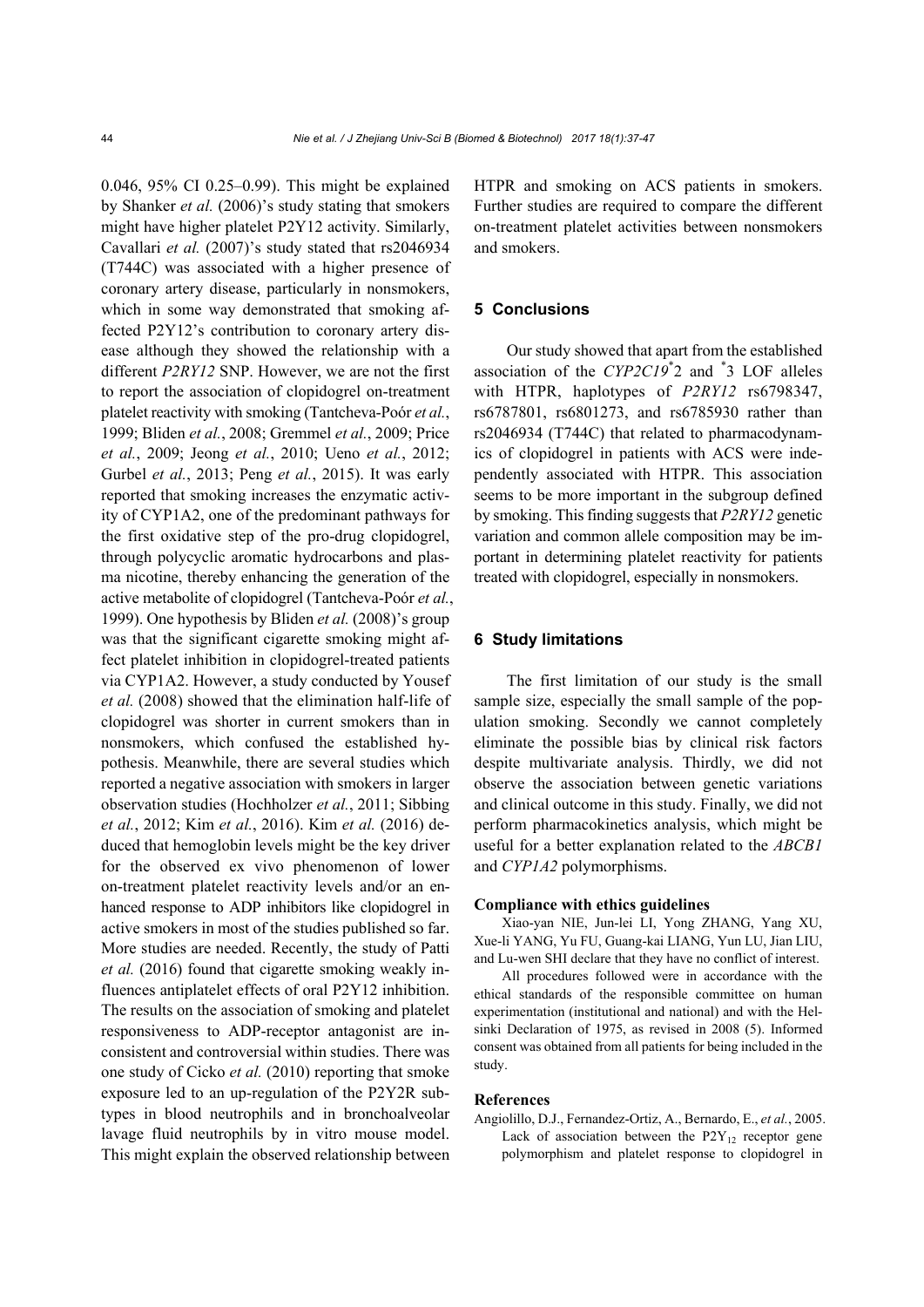patients with coronary artery disease. *Thromb. Res*., **116**(6):491-497.

http://dx.doi.org/10.1016/j.thromres.2005.03.001

- Angiolillo, D.J., Fernandez-Ortiz, A., Bernardo, E., *et al.*, 2007. Variability in individual responsiveness to clopidogrel: clinical implications, management, and future perspectives. *J. Am. Coll. Cardiol*., **49**(14):1505-1516. http://dx.doi.org/10.1016/j.jacc.2006.11.044
- Beinart, S.C., Kolm, P., Veledar, E., *et al.*, 2005. Long-term cost effectiveness of early and sustained dual oral antiplatelet therapy with clopidogrel given for up to one year after percutaneous coronary intervention: results from the Clopidogrel for the Reduction of Events During Observation (CREDO) trial. *J. Am. Coll. Cardiol*., **46**(5): 761-769.

http://dx.doi.org/10.1016/j.jacc.2005.03.073

- Bierend, A., Rau, T., Maas, R., *et al.*, 2008. *P2Y12* polymorphisms and antiplatelet effects of aspirin in patients with coronary artery disease. *Br. J. Clin. Pharmacol*., **65**(4):540-547. http://dx.doi.org/10.1111/j.1365-2125.2007.03044.x
- Bliden, K.P., DiChiara, J., Tantry, U.S., *et al.*, 2007. Increased risk in patients with high platelet aggregation receiving chronic clopidogrel therapy undergoing percutaneous coronary intervention: is the current antiplatelet therapy adequate? *J. Am. Coll. Cardiol*., **49**(6):657-666. http://dx.doi.org/10.1016/j.jacc.2006.10.050
- Bliden, K.P., Dichiara, J., Lawal, L., *et al.*, 2008. The association of cigarette smoking with enhanced platelet inhibition by clopidogrel. *J. Am. Coll. Cardiol*., **52**(7):531-533. http://dx.doi.org/10.1016/j.jacc.2008.04.045
- Bonello, L., Bonello-Palot, N., Armero, S., *et al.*, 2010. Impact of P2Y12-ADP receptor polymorphism on the efficacy of clopidogrel dose-adjustment according to platelet reactivity monitoring in coronary artery disease patients. *Thromb. Res*., **125**(4):e167-e170. http://dx.doi.org/10.1016/j.thromres.2009.10.014
- Cavallari, U., Trabetti, E., Malerba, G., *et al.*, 2007. Gene sequence variations of the platelet  $P2Y_{12}$  receptor are associated with coronary artery disease. *BMC Med. Genet*., **8**:59.

http://dx.doi.org/10.1186/1471-2350-8-59

Chen, Y., Huang, X., Tang, Y., *et al.*, 2014. GW25-e3303 Both PON1 Q192R and CYP2C19\*2 influence platelet response to clopidogrel and ischemic events in Chinese patients undergoing percutaneous coronary intervention. *J. Am. Coll. Cardiol*., **64**(16):C203.

http://dx.doi.org/10.1016/j.jacc.2014.06.943

Cicko, S., Lucattelli, M., Müller, T., *et al.*, 2010. Purinergic receptor inhibition prevents the development of smokeinduced lung injury and emphysema. *J. Immunol*., **185**(1): 688-697.

http://dx.doi.org/10.4049/jimmunol.0904042

Cuisset, T., Frere, C., Quilici, J., *et al.*, 2007. Role of the T744C polymorphism of the P2Y12 gene on platelet response to a 600-mg loading dose of clopidogrel in 597 patients with non-ST-segment elevation acute coronary syndrome. *Thromb. Res*., **120**(6):893-899. http://dx.doi.org/10.1016/j.thromres.2007.01.012

Emergency Medical Branch of Chinese Medical Doctor Association, Cardiovascular Epidemiology Branch of Chinese Medical Association, Laboratory Medicine Brance of Chinese Medical Association, 2016. Emergency rapid diagnosis and treatment of guidelines acute coronary syndrome. *Chin. J. Emerg. Med*., **25**(4):397-404 (in Chinese).

http://dx.doi.org/10.3760/cma.j.issn.1671-0282.2016.04.002

- Fontana, P., Gaussem, P., Aiach, M., *et al.*, 2003. P2Y<sub>12</sub> H2 haplotype is associated with peripheral arterial disease: a case-control study. *Circulation*, **108**(24):2971-2973. http://dx.doi.org/10.1161/01.cir.0000106904.80795.35
- Gremmel, T., Steiner, S., Seidinger, D., *et al.*, 2009. Smoking promotes clopidogrel-mediated platelet inhibition in patients receiving dual antiplatelet therapy. *Thromb. Res*., **124**(5):588-591.

http://dx.doi.org/10.1016/j.thromres.2009.06.012

- Gurbel, P.A., Bliden, K.P., Logan, D.K., *et al.*, 2013. The influence of smoking status on the pharmacokinetics and pharmacodynamics of clopidogrel and prasugrel: the PARADOX study. *J. Am. Coll. Cardiol*., **62**(6):505-512. http://dx.doi.org/10.1016/j.jacc.2013.03.037
- Hochholzer, W., Trenk, D., Mega, J.L., *et al.*, 2011. Impact of smoking on antiplatelet effect of clopidogrel and prasugrel after loading dose and on maintenance therapy. *Am. Heart J*., **162**(3):518-526.e5. http://dx.doi.org/10.1016/j.ahj.2011.06.005
- Jana, U., Ludek, S., Jana, K., *et al.*, 2014. Genetic polymorphisms of platelet receptors in patients with acute myocardial infarction and resistance to antiplatelet therapy. *Genet. Test. Mol. Biomarkers*, **18**(9):599-604. http://dx.doi.org/10.1089/gtmb.2014.0077
- Jang, M.J., Jeon, Y.J., Min, K.T., *et al.*, 2012. Polymorphisms of platelet ADP receptor P2RY12 in the risk of venous thromboembolism in the Korean population. *Clin. Appl. Thromb Hemost*., **18**(4):416-420. http://dx.doi.org/10.1177/1076029611426283
- Jeong, Y.H., Cho, J.H., Kang, M.K., *et al.*, 2010. Smoking at least 10 cigarettes per day increases platelet inhibition by clopidogrel in patients with ST-segment-elevation myocardial infarction. *Thromb. Res*., **126**(4):e334-e338. http://dx.doi.org/10.1016/j.thromres.2010.03.020
- Kar, R., Meena, A., Yadav, B.K., *et al.*, 2013. Clopidogrel resistance in North Indian patients of coronary artery disease and lack of its association with platelet ADP receptors P2Y<sub>1</sub> and P2Y<sub>12</sub> gene polymorphisms. *Platelets*, **24**(4):297-302.

http://dx.doi.org/10.3109/09537104.2012.693992

Kim, K.A., Song, W.G., Lee, H.M., *et al.*, 2013. Effect of *P2Y1* and  $P2Y_1$ <sub>2</sub> genetic polymorphisms on the ADP-induced platelet aggregation in a Korean population. *Thromb Res*., **132**(2):221-226.

http://dx.doi.org/10.1016/j.thromres.2013.06.020

Kim, Y.G., Suh, J.W., Kang, S.H., *et al.*, 2016. Cigarette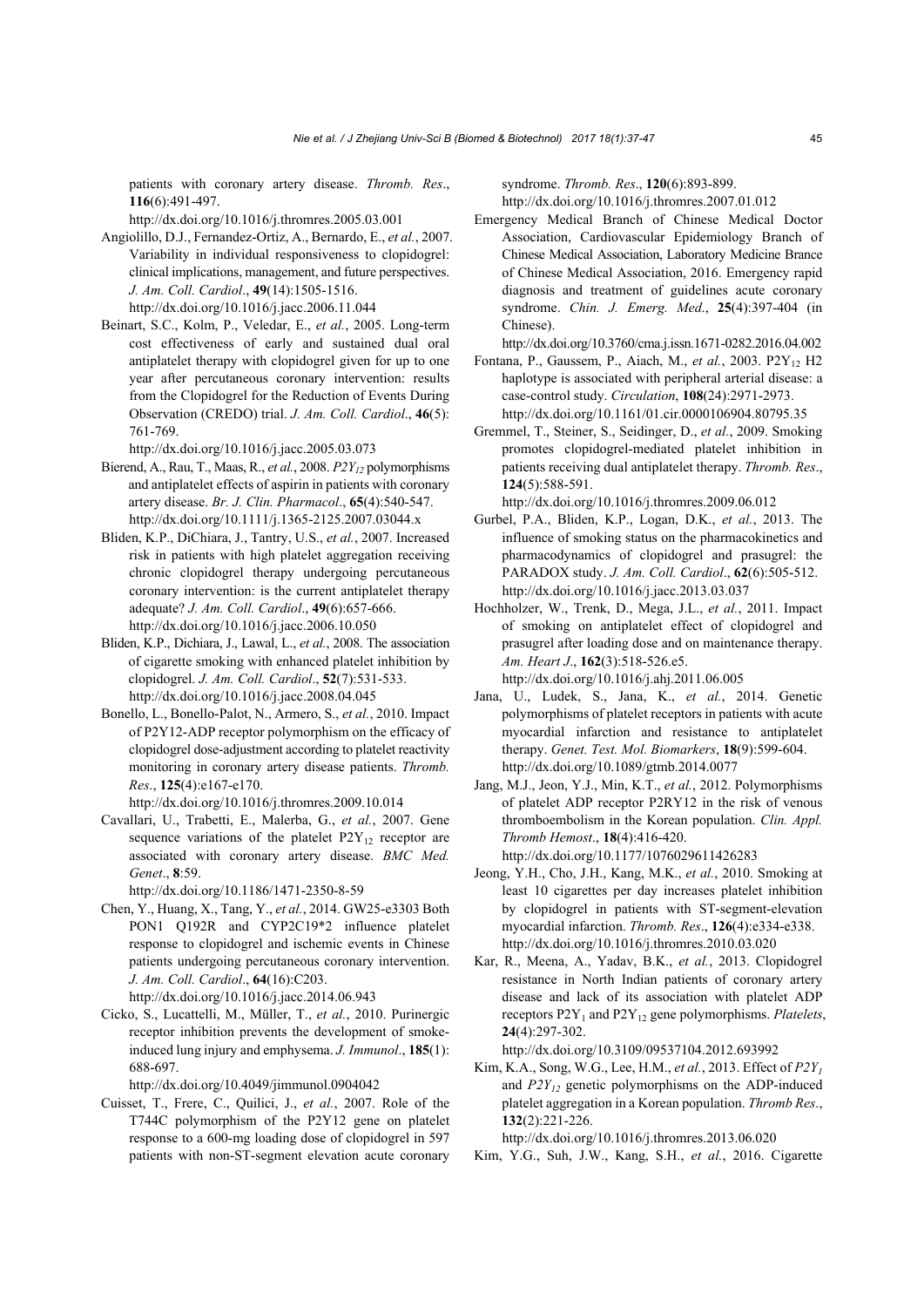smoking does not enhance clopidogrel responsiveness after adjusting VerifyNow P2Y12 reaction unit for the influence of hemoglobin level. *JACC Cardiovasc. Interv*., **9**(16):1680-1690.

http://dx.doi.org/10.1016/j.jcin.2016.05.036

Lev, E.I., Patel, R.T., Guthikonda, S., *et al.*, 2007. Genetic polymorphisms of the platelet receptors  $P2Y_{12}$ ,  $P2Y_1$  and GP IIIa and response to aspirin and clopidogrel. *Thromb. Res*., **119**(3):355-360.

http://dx.doi.org/10.1016/j.thromres.2006.02.006

- Levine, G.N., Bates, E.R., Bittl, J.A., *et al.*, 2016. 2016 ACC/AHA Guideline Focused Update on Duration of Dual Antiplatelet Therapy in Patients With Coronary Artery Disease: A Report of the American College of Cardiology/American Heart Association Task Force on Clinical Practice Guidelines: An Update of the 2011 ACCF/AHA/SCAI Guideline for Percutaneous Coronary Intervention, 2011 ACCF/AHA Guideline for Coronary Artery Bypass Graft Surgery, 2012 ACC/AHA/ACP/ AATS/PCNA/SCAI/STS Guideline for the Diagnosis and Management of Patients With Stable Ischemic Heart Disease, 2013 ACCF/AHA Guideline for the Management of ST-Elevation Myocardial Infarction, 2014 AHA/ACC Guideline for the Management of Patients With Non– ST-Elevation Acute Coronary Syndromes, and 2014 ACC/AHA Guideline on Perioperative Cardiovascular Evaluation and Management of Patients Undergoing Noncardiac Surgery. *Circulation*, **134**(10):e123-e155. http://dx.doi.org/10.1161/cir.0000000000000404
- Li, X.Q., Ma, N., Li, X.G., *et al.*, 2016. Association of PON1, P2Y12 and COX1 with recurrent ischemic events in patients with extracranial or intracranial stenting. *PLoS ONE*, **11**(2):e0148891.

http://dx.doi.org/10.1371/journal.pone.0148891

Liu, J., Nie, X.Y., Zhang, Y., *et al.*, 2015. CYP2C19\*2 and other allelic variants affecting platelet response to clopidogrel tested by thrombelastography in patients with acute coronary syndrome. *Chin. Med. J. (Engl.)*, **128**(16): 2183-2188.

http://dx.doi.org/10.4103/0366-6999.162515

Malek, L.A., Kisiel, B., Spiewak, M., *et al.*, 2008. Coexisting polymorphisms of P2Y12 and CYP2C19 genes as a risk factor for persistent platelet activation with clopidogrel. *Circ. J*., **72**(7):1165-1169.

http://dx.doi.org/10.1253/circj.72.1165

Mega, J.L., Close, S.L., Wiviott, S.D., *et al.*, 2010a. Genetic variants in *ABCB1* and *CYP2C19* and cardiovascular outcomes after treatment with clopidogrel and prasugrel in the TRITON-TIMI 38 trial: a pharmacogenetic analysis. *Lancet*, **376**(9749):1312-1319.

http://dx.doi.org/10.1016/s0140-6736(10)61273-1

Mega, J.L., Simon, T., Collet, J.P., *et al.*, 2010b. Reducedfunction *CYP2C19* genotype and risk of adverse clinical outcomes among patients treated with clopidogrel predominantly for PCI: a meta-analysis. *JAMA*, **304**(16): 1821-1830.

http://dx.doi.org/10.1001/jama.2010.1543

- Namazi, S., Kojuri, J., Khalili, A., *et al*., 2012. The impact of genetic polymorphisms of *P2Y12*, *CYP3A5* and *CYP2C19* on clopidogrel response variability in Iranian patients. *Biochem. Pharmacol*., **83**(7):903-908. http://dx.doi.org/10.1016/j.bcp.2012.01.003
- Oestreich, J.H., Steinhubl, S.R., Ferraris, S.P., *et al.*, 2014. Effect of genetic variation in  $P2Y_1$ <sub>2</sub> on TRAP-stimulated platelet response in healthy subjects. *J. Thromb. Thrombolysis*, **38**(3):372-379.

http://dx.doi.org/10.1007/s11239-014-1058-5

- Patti, G., Polacco, M., Taurino, E., *et al.*, 2016. Effects of cigarette smoking on platelet reactivity during P2Y12 inhibition in patients with myocardial infarction undergoing drug-eluting stent implantation: results from the prospective cigarette smoking on platelet reactivity (COPTER) study. *J. Thromb. Thrombolysis*, **41**(4):648-653. http://dx.doi.org/10.1007/s11239-016-1341-8
- Peng, L., Zhang, L., Yang, J., *et al.*, 2015. Joint effects of CYP2C19\*2 and smoking status on clopidogrel responsiveness in patients with acute coronary syndrome. *Int. J. Cardiol*., **180**(1):196-198. http://dx.doi.org/10.1016/j.ijcard.2014.11.210
- Price, M.J., Nayak, K.R., Barker, C.M., *et al.*, 2009. Predictors of heightened platelet reactivity despite dual-antiplatelet therapy in patients undergoing percutaneous coronary intervention. *Am. J. Cardiol*., **103**(10):1339-1343. http://dx.doi.org/10.1016/j.amjcard.2009.01.341
- Rudež, G., Pons, D., Leebeek, F., *et al.*, 2008. Platelet receptor P2RY12 haplotypes predict restenosis after percutaneous coronary interventions. *Hum. Mutat*., **29**(3):375-380. http://dx.doi.org/10.1002/humu.20641
- Rudež, G., Bouman, H.J., van Werkum, J.W., *et al.*, 2009. Common variation in the platelet receptor *P2RY12* gene is associated with residual on-clopidogrel platelet reactivity in patients undergoing elective percutaneous coronary interventions. *Circ. Cardiovasc. Genet*., **2**(5):515-521. http://dx.doi.org/10.1161/circgenetics.109.861799
- SIGN, 2016. SIGN 148 Acute Coronary Syndrome. Scottish Intercollegiate Guidelines Network (SIGN), Edinburgh. http://www.sign.ac.uk [June 15, 2016].
- Section of Interventional Cardiology of Chinese Society of Cardiology of Chinese Medical Association, Specialty Committee on Prevention and Treatment of Thrombosis of Chinese College of Cardiovascular Physicians, Editorial Board of Chinese Journal of Cardiology, 2016. Chinese guideline for percutaneous coronary intervention (2016). *Chin. J. Cardiol.*, **44**(5):382-400 (in Chinese). http://dx.doi.org/10.3760/cma.j.issn.0253-3758.2016.05.006
- Shalia, K.K., Shah, V.K., Pawar, P., *et al.*, 2013. Polymorphisms of MDR1, CYP2C19 and  $P2Y_1$  genes in Indian population: effects on clopidogrel response. *Indian Heart J*., **65**(2): 158-167.

http://dx.doi.org/10.1016/j.ihj.2013.02.012

Shanker, G., Kontos, J.L., Eckman, D.M., *et al.*, 2006. Nicotine upregulates the expression of P2Y12 on vascular cells and